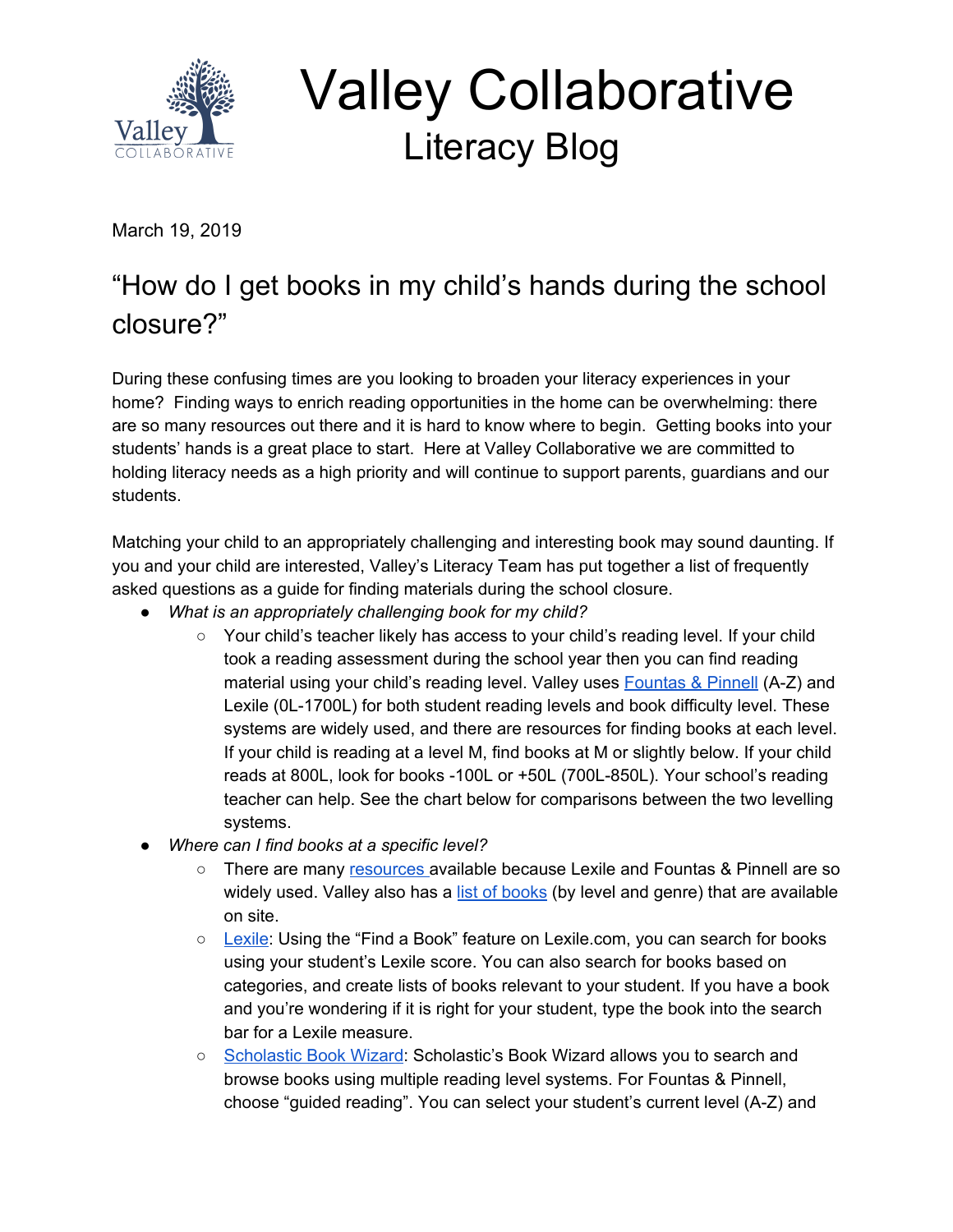

browse through books at that level. You can also search for books based on Lexile. If you have a book and you're wondering if it is right for your student, type the book into the search bar for a measurement.

- Book Lists: Many websites offer lists of books compiled by both students and teachers. [YALSA](http://www.ala.org/yalsa/booklistsawards/booklists) offers many book lists for Young Adult readers. Good [Reads](https://www.goodreads.com/list) features lists like **[historical](https://www.goodreads.com/list/show/15.Best_Historical_Fiction) fiction** and **epic [fantasy](https://www.goodreads.com/list/show/50.The_Best_Epic_Fantasy_fiction_)**. Students can create accounts and personalize their interests and suggestions.
- *● Our library is closed and we have no books at home. What can we do?*
	- Websites like [www.overdrive.com](http://www.overdrive.com/) allow students to access eBooks and audio books online or through the Kindle for free. You can also arrange books to be picked up at a Valley Collaborative location.
- *Does my student need to be reading exactly at their level?*
	- It is perfectly fine if your student is reading something below their level, especially if they are enjoying it! On the contrary, if they are interested in a text that is higher than their approximate reading level but they are engaged, that is alright, also. In these cases you want to be reading with them, helping them with the "tricky" words, talking about vocabulary they may not know, and making sure they are following along with the actual text. In short, it is important to have an idea of their reading level so that they are not reading text independently that is too hard or too easy--this can quickly lead to them getting discouraged or bored.
- *● Should I make my student answer questions during/after reading?*
	- $\circ$  Not officially. Instead, try to reinforce the idea that reading is a [social](https://medium.com/the-coffeelicious/why-reading-is-a-social-activity-76cea90d1407) event. People like to talk about reading--what they've learned or how they would react in a character's shoes. Use this time to try to cultivate a love of reading. If you can, model reading behavior at home. Start a book yourself. Make reading part of the routine. Talk about what you're reading and get the conversation going. Read the same book as they are and keep up "book club" conversations, go beyond reading for plot and make it a book for reading for thinking for everyone.

At the end of this document is a helpful chart for comparing Fountas & Pinnell scores with Lexile scores. Your school's reading teachers are a great resource for any questions.

## Stay safe and healthy!

Nicholas LeClair, Valley Collaborative Middle School and High School [nleclair@valleycollaborative.org](mailto:nleclair@valleycollaborative.org)

Meghan Waters, Valley Collaborative Elementary School [mwaters@valleycollaborative.org](mailto:mwaters@valleycollaborative.org)